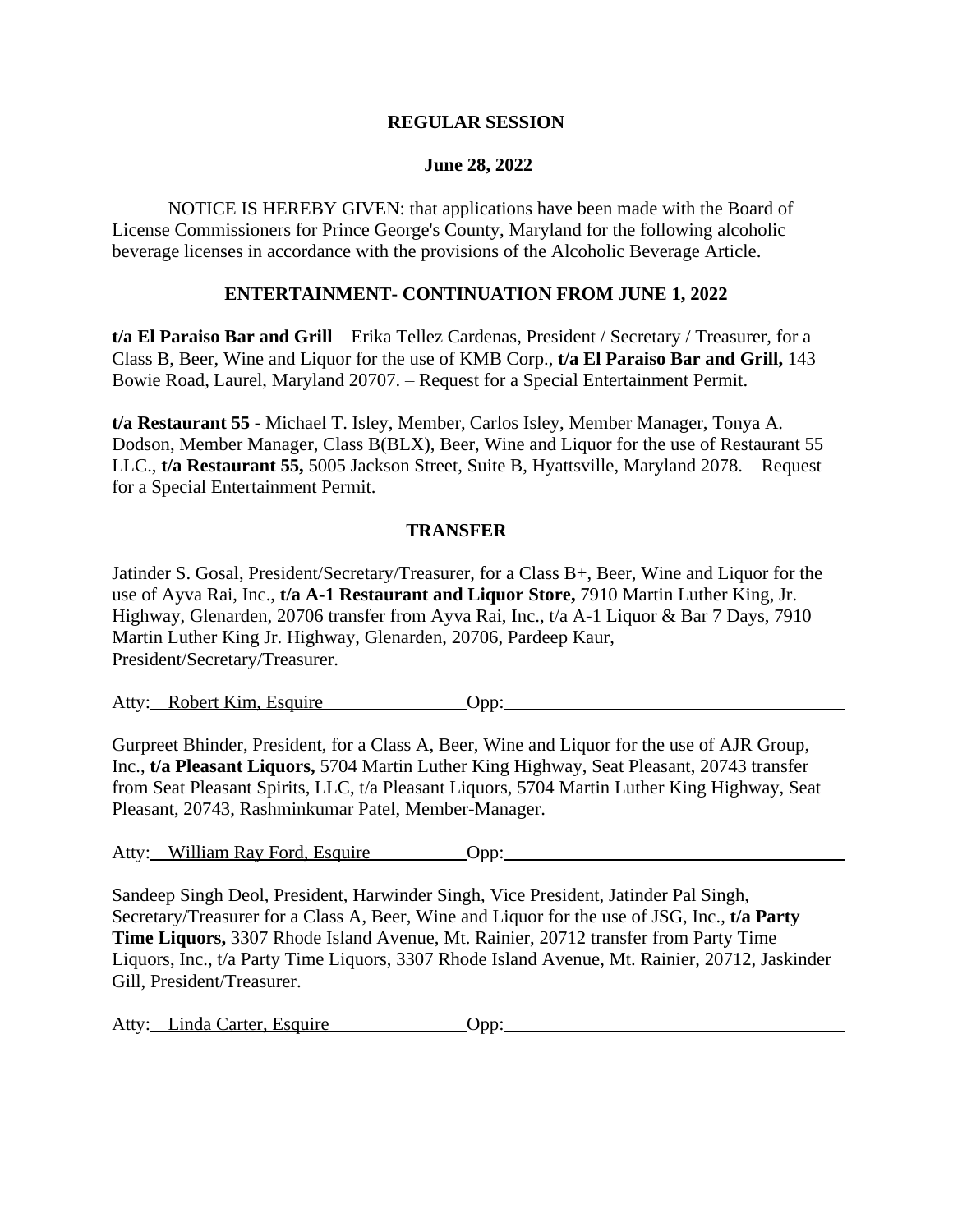June 28, 2022 Regular Session Page | 2

Peter Thomas Nuzback, Estate Executor for a Class B, Beer, Wine and Liquor, **t/a Nuzback's Lounge & Bar,** 14405 Baltimore Avenue, Laurel, 20707 transfer from t/a Nuzback's Lounge & Bar, 14405 Baltimore Avenue, Laurel, 20707, Kathryn Nuzback, Owner.

Atty: Opp: Opp: Opp: 2004

Kathy Jean Voss, Member-Manager, Mackenzie Q. Kitburi, Member-Manager, for a Class B, Beer, Wine and Liquor for the use of Little Miner Taco Brentwood, LLC, **t/a Little Miner Taco,** 4308 Rhode Island Avenue, Brentwood, 20722 transfer from Brentwood Deli, Inc., t/a Little Miner Taco Brentwood, 4308 Rhode Island Avenue, Brentwood, 20722, Constantin Christos Rodousakis, President/Secretary/Treasurer.

Atty: Robert Kim, Esquire Opp: Opp:

Devon Maria Hall, Member-Manager, Gwendolyn Y. Sanders, Member-Manager for a Class B, Beer, Wine and Liquor for the use of K&W Kitchen, LLC, **t/a Andrew's Restaurant,** 6407-11 Suitland Road, Suitland, 20746 transfer from Potts in the Kitchen, Inc., t/a Andrew's Restaurant, 6407-13 Suitland Road, Suitland, 20746, Thomasine Yeung, President.

Atty: Robert Kim, Esquire Opp: Opp:

## **NEW- CLASS B(BLX), BEER, WINE AND LIQUOR Maps**

Ype Von Hengst, Authorized Person, Robert T. Giaimo, Authorized Person for a Class B(BLX), Beer, Wine and Liquor for the use of Silver Diner NH, LLC, **t/a Silver Diner,** 108 Waterfront Street, National Harbor, 20745.

Atty: Linda Carter, Esquire Opp:

# **NEW- CLASS D, BEER AND WINE Maps**

Pamela Laverne Scruggs, Member, for a Class D, Beer and Wine for the use of Accokeek Seafood Plus, LLC, **t/a Accokeek Seafood Plus Restaurant,** 15790 Livingston Road, Accokeek, 20607.

Atty: Linda Carter, Esquire Opp: Opp: 000.